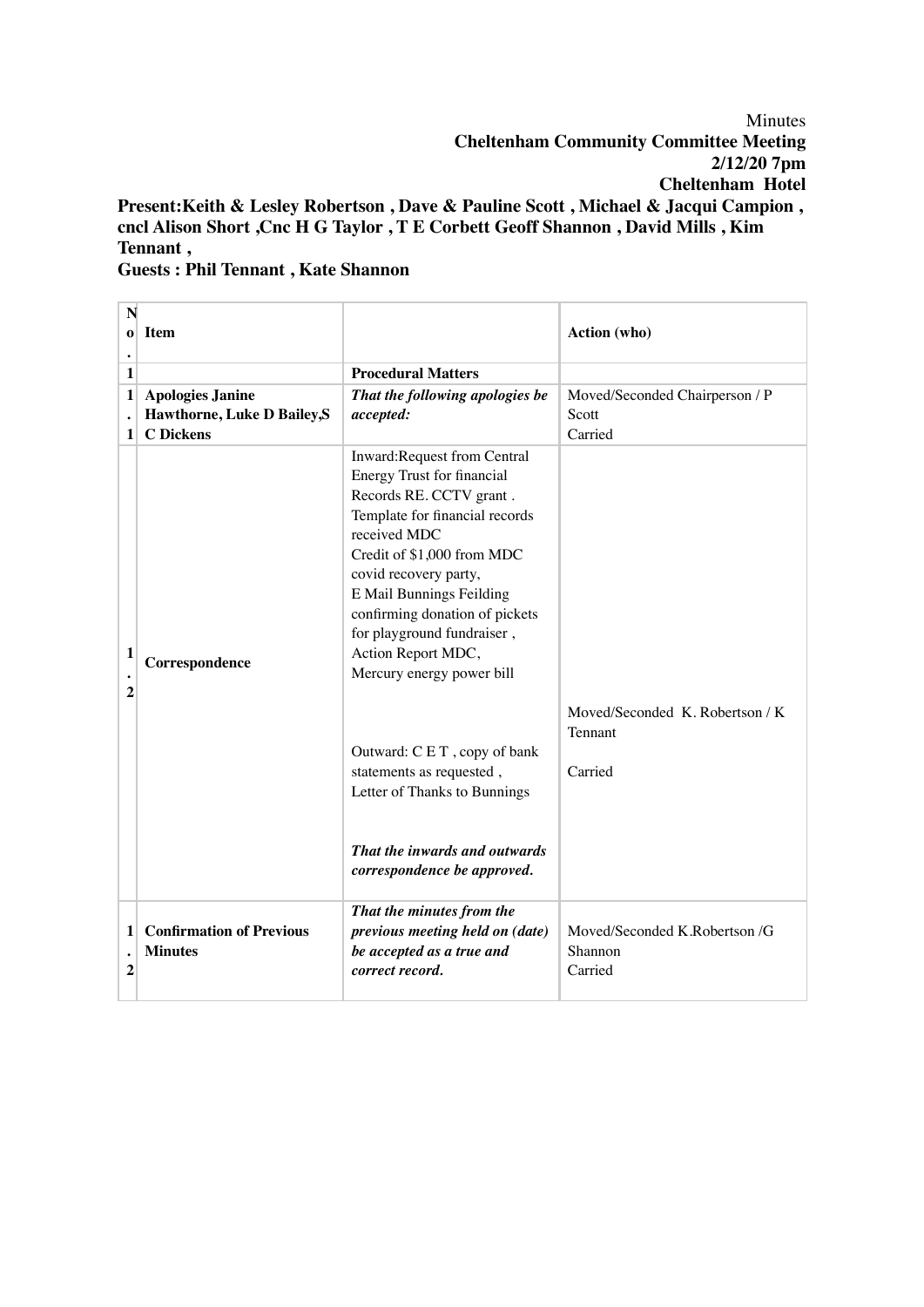| 1<br>$\bullet$<br>3 | <b>Matters Arising</b> | Very successful playground<br>opening, lots of volunteers, 75<br>pickets sold so far, Keith<br>thanked all who were involved<br>with the organisation of this<br>event.<br>No news of grant application<br>for CCTV, should be soon<br>Keith and pauline held a<br>meeting with Jo Botha re no<br>parking infant of toilets |                                                     |
|---------------------|------------------------|-----------------------------------------------------------------------------------------------------------------------------------------------------------------------------------------------------------------------------------------------------------------------------------------------------------------------------|-----------------------------------------------------|
| 2                   |                        | <b>Items for Approval/</b><br><b>Information</b>                                                                                                                                                                                                                                                                            |                                                     |
| $\overline{2}$      | <b>Finances</b>        | Income:<br>\$50 Hall Hire<br>\$1,000 MDC Covid Recovery<br>\$1,378 picket fund raiser<br>Expenditure:<br>\$40.30 Power                                                                                                                                                                                                      |                                                     |
| 1                   |                        | Balance: Hall Account \$407.04<br>community committee Account<br>\$ \$6,310.08<br><b>That the Financial Report as</b><br>presented be received.                                                                                                                                                                             | Moved/Seconded P.Scott /<br>K .Robertson<br>Carried |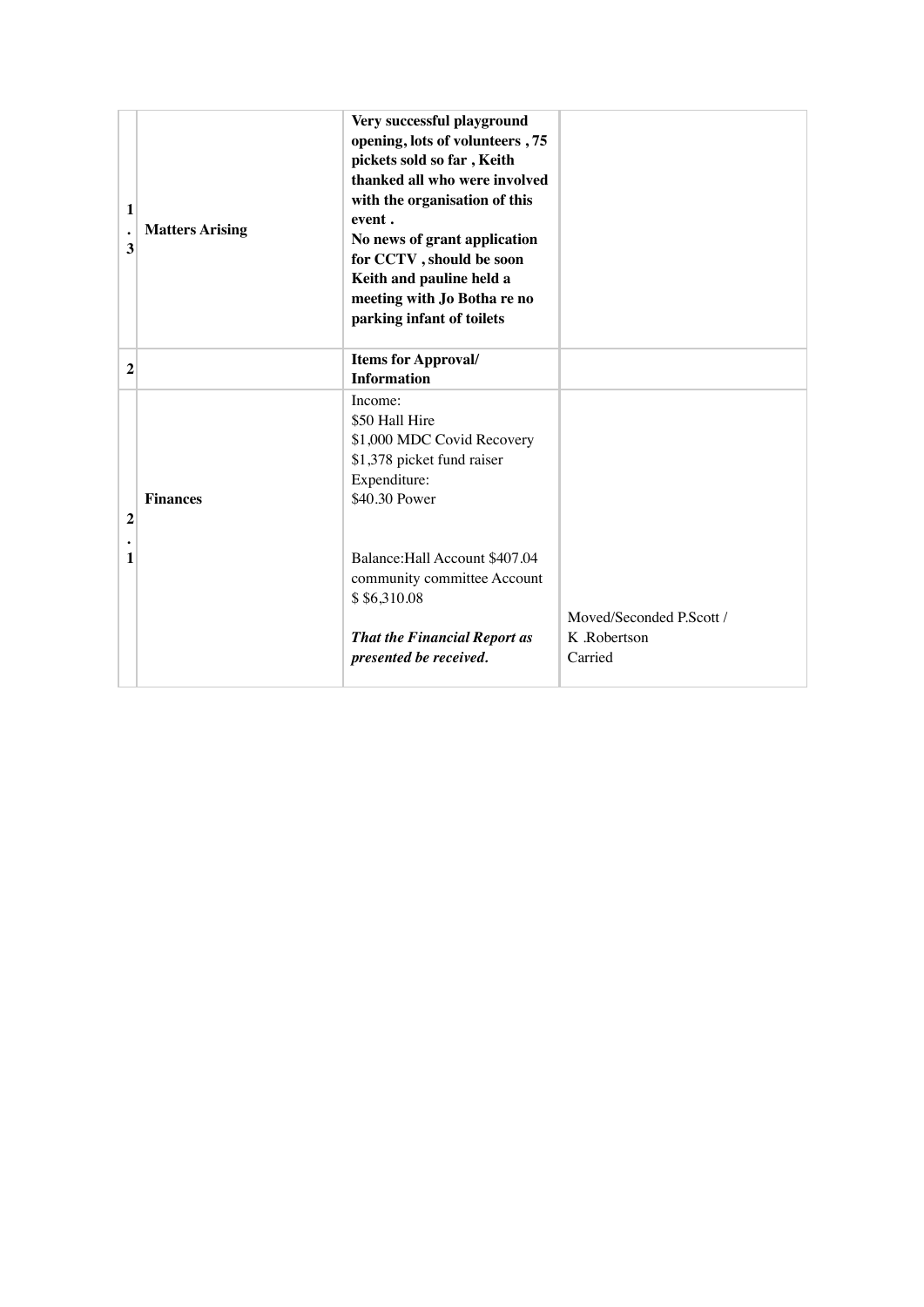|                         |                           | Request to Parks and Recreation           |  |
|-------------------------|---------------------------|-------------------------------------------|--|
|                         |                           | to spray the covovulous along             |  |
|                         |                           | the river path and Forlong Rd.            |  |
|                         |                           | Unable to contact pest control            |  |
|                         |                           | volunteer, have asked James to            |  |
|                         |                           | contact Horizons for help/advise          |  |
|                         |                           | Jo Botha has agreed to erect              |  |
|                         |                           | more prominent NO EXIT sign s             |  |
|                         |                           | at the intersection of Forlong/           |  |
|                         |                           | Taonui Rds to deter cars from             |  |
|                         |                           | driving in to the river following         |  |
|                         |                           | twat nav direction s, will also           |  |
|                         |                           | erect give way signs at the               |  |
| $\mathbf{2}$            |                           | corner of Almadale RD and                 |  |
|                         | <b>Almadale</b>           | entrance to the reserve.                  |  |
| $\overline{2}$          |                           | Following a meeting with a                |  |
|                         |                           | resident of Almadale RD we                |  |
|                         |                           | have decided wooden tables will           |  |
|                         |                           | only be burnt if placed at                |  |
|                         |                           | reserve, previous attempts to do          |  |
|                         |                           | this have resulted in tables being        |  |
|                         |                           | burnt and or vandalised so have           |  |
|                         |                           | decided to place the 2 tables we          |  |
|                         |                           | have over in the playground,              |  |
|                         |                           | will be covered by the new                |  |
|                         |                           | CCTV once installed                       |  |
|                         |                           |                                           |  |
|                         |                           |                                           |  |
|                         |                           |                                           |  |
|                         |                           | Progress on projects (what's              |  |
|                         |                           | been completed, what's been               |  |
|                         |                           | planned, timeline, issues,                |  |
|                         |                           | actions)                                  |  |
|                         | <b>Community Projects</b> | Fundraising for phase 2 of                |  |
|                         |                           | playground underway, will be              |  |
|                         |                           | applying for grants from various          |  |
|                         |                           | providers to complete this                |  |
|                         |                           | project, 10 min max painted               |  |
|                         |                           | box to be placed outside of               |  |
| $\overline{\mathbf{c}}$ |                           | toilets as new sings are not bug          |  |
| 3                       |                           | enough for truck drivers to read,         |  |
|                         |                           | Dave Scott suggested use of a             |  |
|                         |                           | smaller box area but add some             |  |
|                         |                           | end on parking bays which                 |  |
|                         |                           | would in effect do the same               |  |
|                         |                           | thing, this was decided to be the         |  |
|                         |                           | better option by the committee.           |  |
|                         |                           |                                           |  |
|                         |                           |                                           |  |
|                         |                           | MDC Community Project<br>Funding Balance: |  |
|                         |                           | $\sim$                                    |  |
|                         |                           |                                           |  |
|                         |                           |                                           |  |